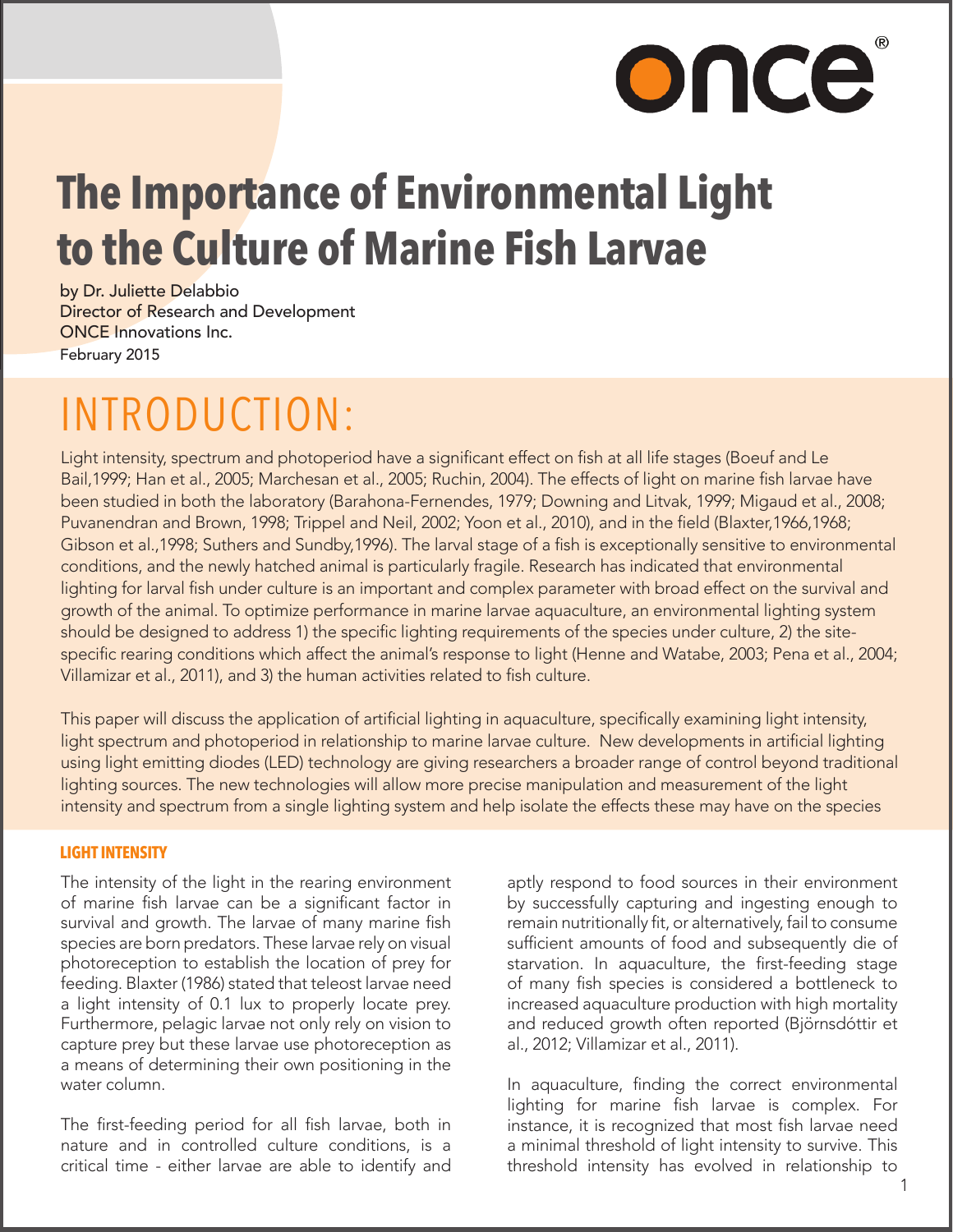the larva's ability to localize, catch and ingest prey in its natural habitat. Larval-rearing environments in aquaculture usually present an array of artificial lighting conditions that are quite dissimilar to the larvae's natural environment, but for first-feeding success, the larvae must still be able to adequately see, hunt and capture its food.

Pena et al. (2004) studied the effect of environmental lighting on the first feeding stage of spotted sand bass (*Paralabrax maculatofasciatus*). Light intensity was found to have a significant effect, with prey capture increasing with light intensity. In this study, light intensities of 0, 100, 400 and 700 lux (measured at the air/water interface) were used. Capture success was assessed on an individual basis by prey content in the digestive tract. Pena et al. found that larvae were more successful at capturing prey at 400 and 700 lux lighting levels rather than at 0 and 100 lux. There was no statistical difference in prey capture between light intensities of 400 and 700 lux, suggesting that there may be threshold levels of light, where after which, feeding activity does not increase incrementally. The research clearly indicated that lighting in a specific intensity range was a factor in first feeding activity.

The feeding habits of first-feeding Atlantic cod larvae (*Gadus morhua*) were studied by Puvanendran and Brown (1998) under two light intensities, low lighting at 8.5 lux and high lighting at 680 lux. The cod larvae held at the high light intensity demonstrated lower feeding intensity. On the other hand, a study (Downing and Litvak, 1999) on the larvae of haddock, another north Atlantic marine fish, showed a different response in feeding activity under laboratory conditions, with an increase in light intensity coinciding with higher success rates of prey capture. Studies on light intensity and growth of European sea bass, (Barahona-Fernandes, 1979) demonstrated that light intensity contributed to better growth, but there was an upper limit where too high of light intensity had a negative effect.

Complicating the questions of species-specific lower and upper threshold light intensity and optimum light intensity ranges for larval fish, is the fact that lighting needs can change during larval development. Researchers have found that there are structural changes in the fish's eye during larval development (Blaxter,1975; Blaxter and Staines,1970; Hairston et al.,1982; Lyall, 1952; Raymond,1985).

At the beginning of the larval stage, the structure of

the fish's eye is different than it is at the end of the larval stage. Rods are not part of the retina of newly hatched larvae. These specialized receptors, which are needed for vision under low lighting conditions, develop in the retina as the larvae grow. Firstfeeding larvae therefore, are strictly dependent on cone vision for prey identification and capture and cone vision requires high levels of light intensity for photostimulation to occur. Consequently, a specific light intensity in the environment affects feed intake differently depending on the age/stage of the larvae.

Since the eye structures continue to develop throughout the larval stage of most fish, and even through many of the juvenile stages, there may be critical junctures where a light intensity that was of benefit previously, is now, because of developmental changes (i.e. improved visual acuity) no longer applicable. Baxter (1986) observed that as a larval fish's body size increased, the visual acuity of the animal and its reactive distance to prey also increased. In parallel, this study also found that as the larvae grew in size they were also more successful at prey capture. In contrast, Puvanendran and Brown (2002) reported that cod larvae reared in low light intensities had lower mortality rates overall when compared to larvae held at higher light intensities during the entire larval stage. The required timing and direction in modulation of light intensities during the larval stage may be different for different species and is an area for future research.

Notably, some light availability during the larval stage has been shown to be necessary for proper development of vision in two fish species. Light deprivation during the early stages of development of a Tilapia (*Haplochromis burtoni*) and rainbow trout (*Oncorhynchus mykiss*) caused the eyes of the fish to develop abnormally and subsequently resulted in decreased visual acuity (Rahmann et al.,1979; Zeutsius and Rahmann,1984).

However, there may be a maximum as well as a minimum light intensity requirement for healthy larval culture prior to first-feeding. Batty's (1987) studies on herring (*Clupea harengus*) larvae found that lower activity levels were present in newly-hatched larvae at the sac-fry stage, (prior to first-feeding), when these fish were exposed to high light intensities. Although not affecting foraging and feeding behavior at this stage, this decrease in activity with increased light intensity would affect yolk consumption rate, time to first feeding and therefore time for introduction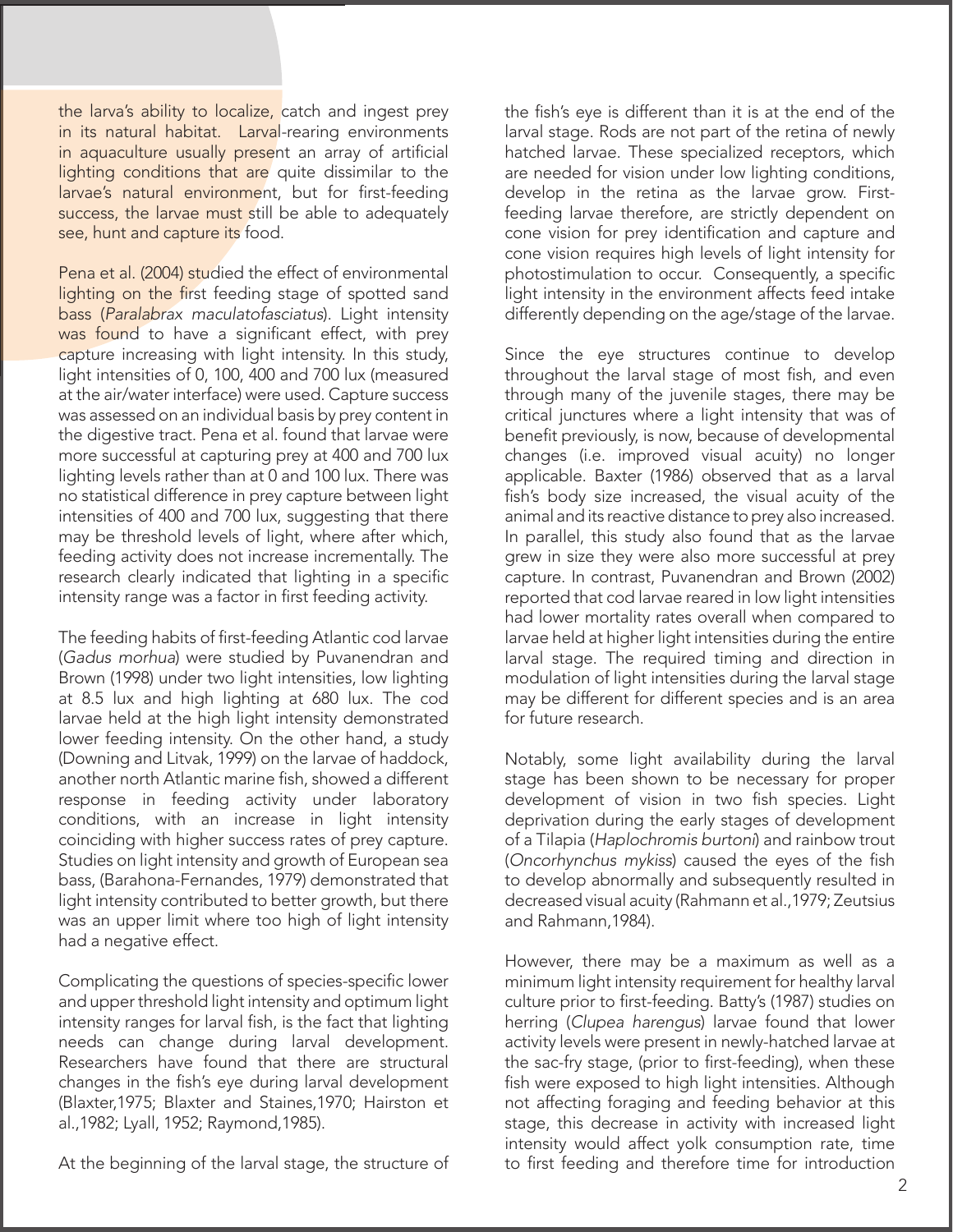of prey organisms. Not surprising then, the environmental light intensity, prior to first-feeding in larvae, has been shown to have a subsequent effect on survival of larvae at first feeding. For instance, Atlantic halibut (*Hippoglossus hippoglossus*) yolk sac- fry developed abnormally in the presence of light (Bolla and Holmefjord, 1988) and subsequently, there was high mortality at the first-feeding stage.

#### **LIGHTING REQUIREMENTS BASED ON THE SPECIES NATURAL HABITAT**

In assessing a lighting treatment for marine larvae, consideration should be given to the specifics of the habitat where the fish originates. Most marine fish species live in a variety of habitats/environments throughout their life cycle and have evolved to adaptively respond to the specific physical characteristics of their environment. Suthers and Sundby (1996) speculated on the effect that light intensity and photoperiod at different latitudes might have on larval growth and survival. Subsequently, population differences in light intensity for cod larvae were demonstrated by Puvanendran and Brown (1998), with the differences in larvae growth and survival under different light intensities being attributed to "the different conditions of the environments that the organisms were collected from." (p. 212). Larvae used in this study came from two cod populations which spawned at different times during the year, so the larvae of one population experienced much higher light intensities in their natural environment than the other. In aquaculture, variance in responsiveness within a species at the population level has been reported for a number of other environmental parameters (Berg and Moen, 1999; Burt et al., 2011; Conover et al., 2009; Imsland et al., 2005; Jensen et al., 2000; Wilds and Muoneke, 2001). However, the occurrence of an intra- species phenomena is rarely considered with respect to light treatments.

#### **TANK BACKGROUND AND CONTRAST**

In addition to the development of different structures in the eye of the larval fish, Pena et al. (2004) discussed the fact that increased light intensity might improve capture success because it increases the contrast between the prey and the background. This is a particularly interesting point for aquaculture where facilities use a broad variation of colors for their larval rearing containers, and therefore, the background for larval vision is quite different. There have been several research studies done on tank background and how it affects larval performance (Martin-Robichaud and Peterson, 1998;Downing and Litvak, 1999; Tamazouzt et al., 2000; Bransden et al., 2005; Monk et al., 2008; Jiras et al., 2009). However, these studies have not proven whether the contributing factor(s) to better larval growth was the color of the tank itself and/ or the contrasting effect it provided depending on the environmental light intensity, light spectrum and color characteristics of the prey organism. Research examining the co-components of lighting character and tank background is needed in this area.

#### **PHOTOPERIOD**

Separate from light intensity, photoperiod (duration of light exposure during a 24-hour cycle) has been shown to be important to marine larvae growth and survival. Puvanendran and Brown (2002) in their studies on photoperiod and larval cod found that larvae had changing light response through development. In the early stages of development, the cod larvae raised on a 24-hour light exposure had a significantly higher survival rate than those reared on a 12-hour photoperiod or 18-hour photoperiod. Initially, the larvae from continuous light exposure weighed more and were greater in length than 12 hour and 18-hour light treatments; but in time, after a certain stage of development, the difference in light treatment did not affect growth rate or survival.

It might be speculated that longer photoperiods in the earlier stages of development create more feeding opportunities, increasing the chances that the larvae would begin exogenous feeding and have a greater rate of success at prey capture. Young larvae are particularly fragile, with little internal resource to sustain them if they are not successful in exogenous feeding. An early higher success rate at prey capture readily converts to better growth, nutrition and survival. Longer periods of light exposure often provoke increased motor activity and even though this can have a negative effect on growth, it can also be beneficial, stimulating increases in muscle development and agility.

But not all species of marine fish show highest growth and survival with continuous light in the early larval stages. Researchers have found that there is a varying response to photoperiod length among larvae of different fish species. The first feeding stage of rabbit fish (*Siganus guttatus*) showed excellent growth performance under continuous photoperiod (Duray and Kohno,1988) while Kiyono and Hirano (1981) found that the larvae of black porgy (*Mylio macrocephalus*) had the highest survival rate when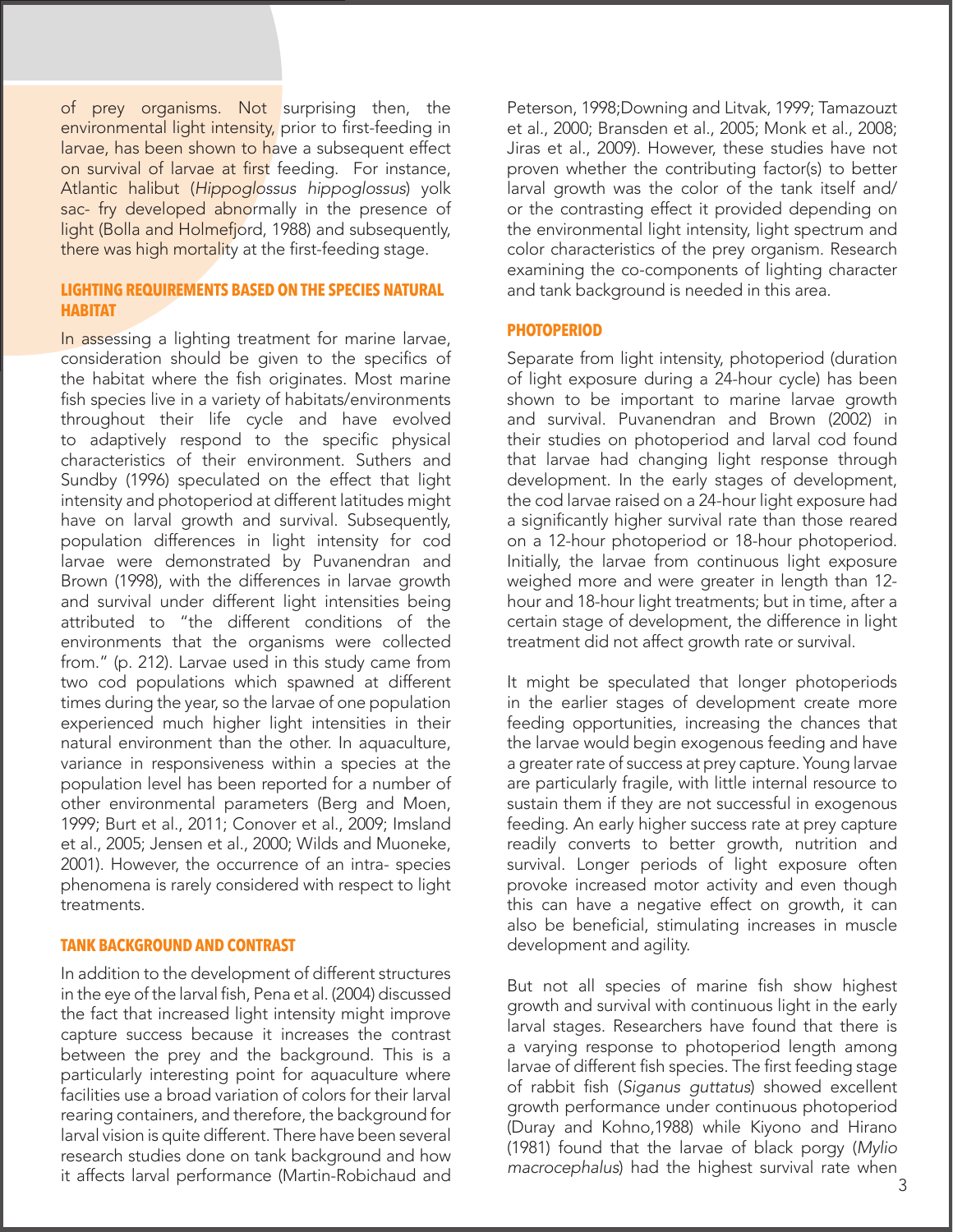reared under a 13-hour photoperiod and Barahona-Fernandes (1979) found that the larvae of European sea bass (*Dicentrarchus labrax*) had the highest growth under an 18-hour photoperiod. For black porgy and European sea bass the larvae subjected to continuous light did not perform as well as larvae reared under photoperiod conditions which were more natural to the fish's habitat.

Similar to research findings with light intensity, there seems to be an intra-species component to photoperiod effect on growth of marine larvae. Under the same photoperiod regime, cod larvae (*Gadus morhua*) from the southern range of the species range (*Scotian shelf region*) had a lower growth rate than larvae from the more northern range (Arctic areas) (Suthers and Sundby,1996). Notably, the northern cod populations, in their natural habitat, have a much longer summer photoperiod, and therefore are more active for longer periods of time, thus increasing their prey capture success rate.

Therefore, it seems obvious that the natural photoperiod of an organism must be considered when determining the optimum photoperiod for larval survival and growth in aquaculture operations. And in consideration of this, there may be significant differences in photoperiod response even within species depending on the breadth of geographical range of the species.

#### **LIGHT SPECTRUM**

Current research on the effects of light spectrum on performance of marine larvae is fragmented and difficult to interpret because light treatments are not well described, both in the lighting source used, and the method and type of meter used to measure the spectrum. At present, this research arena has no standardized method for describing light treatments, thus measurements of light spectrum are taken at different places in the rearing environment (i.e. at the air/water interface, at certain water depths or at the bottom of the tank) and with light measurement tools with highly varying sensitivities. Thus, results are not easily replicated and overall prescriptive statements are severely limited in their application. Nevertheless, an examination of some of the past research gives some insight into spectral effect of lighting on the success and performance of marine larvae.

Light spectrum is detected by the eye and pineal gland of fish (Ekstrom and Meissl,1997; Levin and

McNicol,1982). It is known that light spectrum is important at a very early age of development. It is speculated that similar to light intensity, light spectrum is important for successful prey capture, enabling the larval fish to better "see" the prey through contrast with the surrounding environment. This is particularly important during the earliest stages of larval growth, when visual acuity is still developing.

Because water is a natural filter of light, the light spectrum received by larvae changes at different depths of water. Therefore, larval placement in the water column can mean different spectrum experience and different contrast abilities even within a single rearing unit.

Ruchin (2004) looked at the influence of colored light on growth rate of larval carp (*Carassius carassius L*), rotans (*Perccottus glenii*) and guppies (*Poecilia reticulata* Peters). All larvae used in the experiment were from a single body of water. However, the fish species came from different ecological niches and had different feeding behaviors and prey items. Thus, the light intensity at water's surface would be the same for each species, but the color of the light in the individual niches would be quite different. Carp live in benthonic layers of lentic ponds, while rotans live in the mid layers of these ponds, and guppies live in the upper layers of water bodies. Ruchin's work showed there were differences in response to different colored zones in different species of fish. He used a control lamp, and then with filters subjected the different species to different peak color wavelengths. Overall, all species performed best with the blue/green wavelengths. Red light showed a pronounced negative effect; a 10 percent decrease in growth in guppies, a 9 percent decrease in rotan growth rate and 33 percent reduction in growth of larval carp. Yellow light had a severe negative impact on the growth rate of rotan larvae (21 percent lower growth rate than control light) but was not as significant with guppies or carp. Although this study was done with freshwater larval fish, the study clearly indicates the importance of light spectrum as an ecological parameter, and one that can significantly affect larval performance.

What is most interesting about the results of Ruchin's study is that the carp performed better under green light, rotan under blue and green light and the guppy under blue light. Positive growth rates with these highest ranked lighting spectra were varied with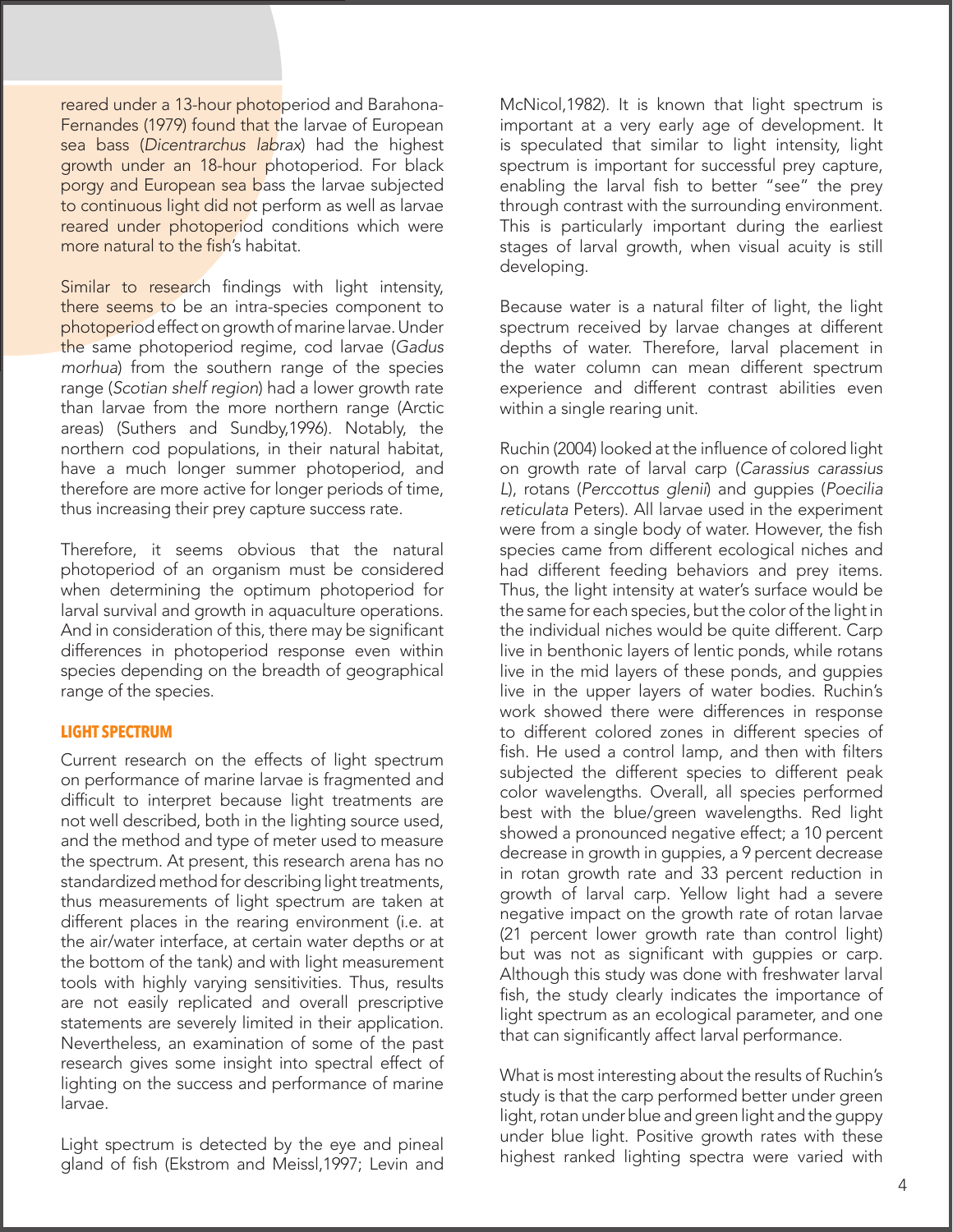carp showing a 42 percent increase from the control while rotan showing only a 21-23 percent increase. These carp mainly feed on benthic organisms while rotans live among thickets of vegetation feeding on planktonic organisms. The ability to distinguish the prey from the surrounding environment would be quite different for these two different fish species and therefore the difference in growth rates may be directly related to the compatibility of the light spectrum to create the necessary contrast.

#### **Is the select spectrum and intensity only correct for the background of that rearing tank?**

The question of the appropriateness of the light spectrum/intensity at the early stages of development of larval fish is therefore a question of whether there is a optimum light spectrum/intensity for that specific fish, or, is there an optimum light spectrum/intensity for the specific rearing conditions the fish is placed in, since contrast, not visual acuity, is the primary enhancer of success in prey capture at the early stages of larval development. As indicated earlier, contrast between the tank background and prey is particularly important at the first-feeding stage of larval fish when the animal is learning how to capture its food. Ruchin's study was performed in glass aquaria. Would his results have been the same with another tank background? More so, many studies on environmental lighting and its affect on larval survival and first-feeding activity fail to describe the color of the holding tank. Consequently, the application of these research findings is limited since an important environmental parameter has been overlooked.

Additionally, many research reports on the use of light treatments to improve fish performance are incomplete in their description of their methodology; they do not adequately describe all of the parameters in the lighting environment that are of significance. Research has shown that the larval fish's 1) development at the yolk-sac stage 2) level of activity at first-feeding 3) ability to "see" prey at initiation of first-feeding and 4) changing visual needs due to changes in the structure of the eye are all affected by the characteristics of the light in the environment. Characterizing light in the environment requires a description of the light intensity, light spectra and photoperiod and the color of the holding unit.

#### **UTILIZING LED LIGHTING FOR THE CULTURE OF LARVAL FISH**

Newly-developed LED lighting technology allows researchers to investigate lighting in aquaculture facilities in a much more rigorous manner than previous studies. The new technologies provide a broad range of adjustments in light intensity and spectrum in a single lighting system, something that was not possible with traditional lighting sources. Since light receptivity in larval fish changes as the animals develop, the creation of more complex lighting systems that incorporate all of the elements of lighting are quite significant to improvement of product quality in most aquaculture species. Coupling knowledge of the animal's response to light with more precise manipulation of the light with LED lighting systems should provide higher levels of survival and better growth in larvae. The end result could be invaluable in supporting the expansion of several candidate species for aquaculture.

Dr. Juliette Delabbio is Director of Biological Research and Development at ONCE Innovations Inc. Dr. Delabbio has worked in farming enterprise for over thirty years and been involved in a number of livestock industries. She has taught farming principles for two decades and directed research activities in the US, Canada and overseas. One of her research specialties is manipulation of the aquaculture environment to enhance animal production. Dr. Delabbio's educational experience includes Ph D. from Virginia Tech, M,Sc from University of New Brunswick, M,Ed from University of New Brunswick, and B,Sc from University of Guelph. Currently, ONCE Innovations is involved in a series of collaborative research projects with the objective of optimizing LED lighting systems to enhance animal performance.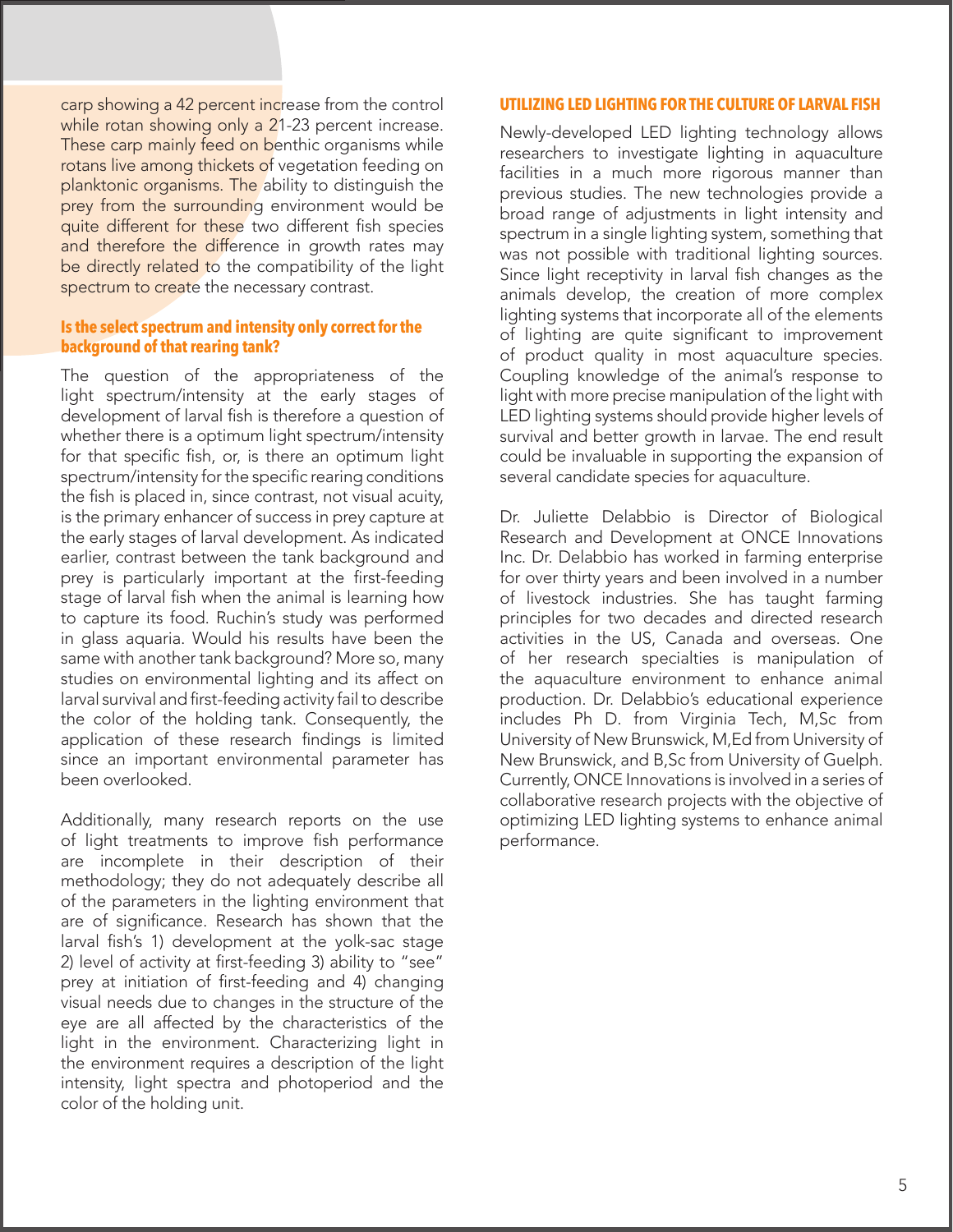## REFERENCES

- Barahona-Fernandes, M. (1979). Some effects of light intensity and photoperiod on the sea bass larvae (*Dicentrarchus labrax* (L.)) reared at the Centre Oceanologique de Bretagne. *Aquaculture, 17*, 311-321.
- Barlow, C.G.,Pearce, M.G., Rodgers, L. J. and P. Clayton. (1995). Effects of photoperiod on growth, survival, and feeding periodicity of larval and juvenile barramundi, *Latescalcarifer* (Bloch). *Aquaculture, 138,* 159-168.
- Batty, R. (1987). Effect of light intensity on activity and food-searching of larval herring, *Clupea harengus*: a laboratory study. *Marine Biology, 94*, 323-327.
- Berg, O.K. and V. Moen. (1999). Interland intrapopulation variation in temperature sum requirements at hatching in Norwegian Atlantic salmon. *Journal of Fish Biology*, 54 (3), 636-647.
- Björnsdóttir, R., Ögmundarson, O., Árnason, J., Ressem, H., Jónsson, A., Kolbeinshaven, A., Steinarsson, A. and I Overrein, I. and R. Jóhannsson. (2011). Effects of light during early larval development of some aquacultured teleosts: A review. *Aquaculture, 301* (1-2), 86-94.
- Blanco-Vives, B., Villamizar, N., Ramos, J., Bayarri, M.J., Cherequini, O. and F.J. Sanchez-Vazquez. (2010). Effect of daily thermo- and photo-cylces of different light spectrum on the development of Senegal sole (*Solea senegalensis*) larvae. *Thesis: Department of Physiology, Faculty of Biology, University of Murcia.*
- Blaxter, J.H.S. (1986). Development of sense organs and behaviour of teleost larvae with special reference to feeding and predator avoidance. *Annual larval fish conference, 115,* 98-114.
- Blaxter, J.H.S. (1975). The eyes of larval fish. *Vision in Fish., Ed. M. Ali, NATO Advanced Study Institutes Series, 1,* 427-443.
- Blaxter, J.H.S. (1966). The effects of light intensity on the feeding ecology of herring. *Light as an Ecological Factor, Eds, R. Bainbridge, G.C. Evans, and O. Rackham. Blackwell, Oxford,* 393-409.
- Blaxter, J.H.S. (1968). Light intensity, vision, and feeding in young plaice. *J. Experimental Marine Biology and Ecology, 2*(3), 293-307.
- Blaxter, J.H.S. and M. Staines. (1970). Pure-cone retinae and retinomotor responses in larval teleosts. *J. Mar. Biol. Ass. U.K., 50*, 449–460.
- Boeuf, G. and P.Y. Le Bail. (1999). Does light have an influence on fish growth? *Aquaculture, 177,* 129-152.
- Bolla, S., and I. Holmefjord. (1988). Effect of temperature and light on development of Atlantic halibut larvae. *Aquaculture, 74,* 355-358.
- Bransden, M.P., Butterfield, T.G.M. Walden, J., McEvoy, L.A.,and J.G. Bell. (2005). Tank colour and dietary arachidonic acid affects pigmentation, eicosanoid prodution and tissue fatty acid profile of larval Atlantic cod (*Gadus morhua*). *Aquaculture, 250*(1-2), 328-340.
- Burt, J.M., Hinch, S.G. and D.A. Patterson. (2011). The importance of parentage in assessing temperature effects on fish early life history: a review of the scientific literature. *Reviews in Fish Biology and Fisheries, 21*(3), 377-406.
- Cobcroft, J.M. and S.C. Battaglene. (2009). Jaw malformation in striped treumpeter *Latrix lineata* larvae linked to walling behavior and tank colour. *Aquaculture, 289,* 274-282.
- Conover,D., Duffy, T.A. and L. Hice. (2009). The covariance between genetic and environmental influences across ecological gradients. *Annals of the New York Academy of Sciences, 1168,* 100-129.
- Daniels, H.V., Berlinsky, D.L., Hodson, R.G., and C.V. Sullivan. (1996). Effects of stocking density, salinity, and light intensity on growth and survival of Southern flounder *Paralichthys lethostigma* larvae. *J. World Aquaculture Society, 27,* 153-159.
- Downing , G., and M. Litvak. (1999). The influence of light intensity on growth of larval haddock. *N. Am. J. Aquacult, 61,* 135–140.
- Downing,G. and M.K. Litvak. (1999). The effect of photoperiod, tank colour and light intensity on growth of larval haddock. *Aquaculture International 7,* (369-382)..
- Downing, G. (2002). Impact of spectral composition on larval haddock, *Malanogrammus aeglefinus* L., growth and survival. *Aquacult.Res, 33,* 251-259.
- Duray, M and H. Kohno. (1988). Effects of continuous lightin on growth and survival of first-feeding larval rabbitfish *Siganus guttatus. Aquaculture, 72,* 73-79.
- Ekstrom,P. and Meissl, H. (1997). The pineal gland of teleost fishes. Rev. Fish Biol. *Fisheries, 7,* 199-284.
- Elsbaay, A. (2013). Effects of photoperiod and different artivicial light colors on Nile Tilapia growth rate. *IOSR Journal of Agriculture and Veterinary Science. 3*(3), 2319-2372.
- Gibson, R.N., .Pihl, L., Burrows, M.T., Modin, J., Wennhage, H. and L.A. Nickell. (1998). Diel movements of juvenile plaice *Pleuronectes platessa* in relation to predators, competitors, food availability and abiotic factors on a microtidal nursey ground. *Mar. Ecol. Prog. Ser, 165,* 145-159.
- Hairston, N.G, K.T. Li. and S.S. Easter. (1982). Fish vision and the detection of planktonic prey. *Science, N. Y., 218,* 1240-42.
- Han, D., Xie, S.,Lei, L., Zhu, Z. and Yang, X. (2004). Effect of light intensity on growth, survival and skin color of juvenile Chinese longsnout catfish (*Leiocassis longirostris* Gunther). *Aquaculture, 248,* 299-306.
- Henne, and Watanabe, W.O. (2003). Effects of light intensity and salinity on growth, survival, and whole-body osmolality of larval southern flounder *Paralichthys lethostigma. J. World Aqua. Soc., 31,* 73-80.
- Imsland, A.K., Foss, A., Bonga, W.W., van Ham, E. and S.O Stefansson. (2005). Comparison of growth and RNA: DNA ratios in three populations of juvenile turbot reared at two salinities. *Journal of Fish Biology, 60*(2), 288-300.
- Jensen, A.J., Forseth, T. and B. Johnsen. (2000). Latitudinal variation in growth of young brown trout *Salmo trutta. Journal of Animal Ecology, 69*(6) 1010-1020.